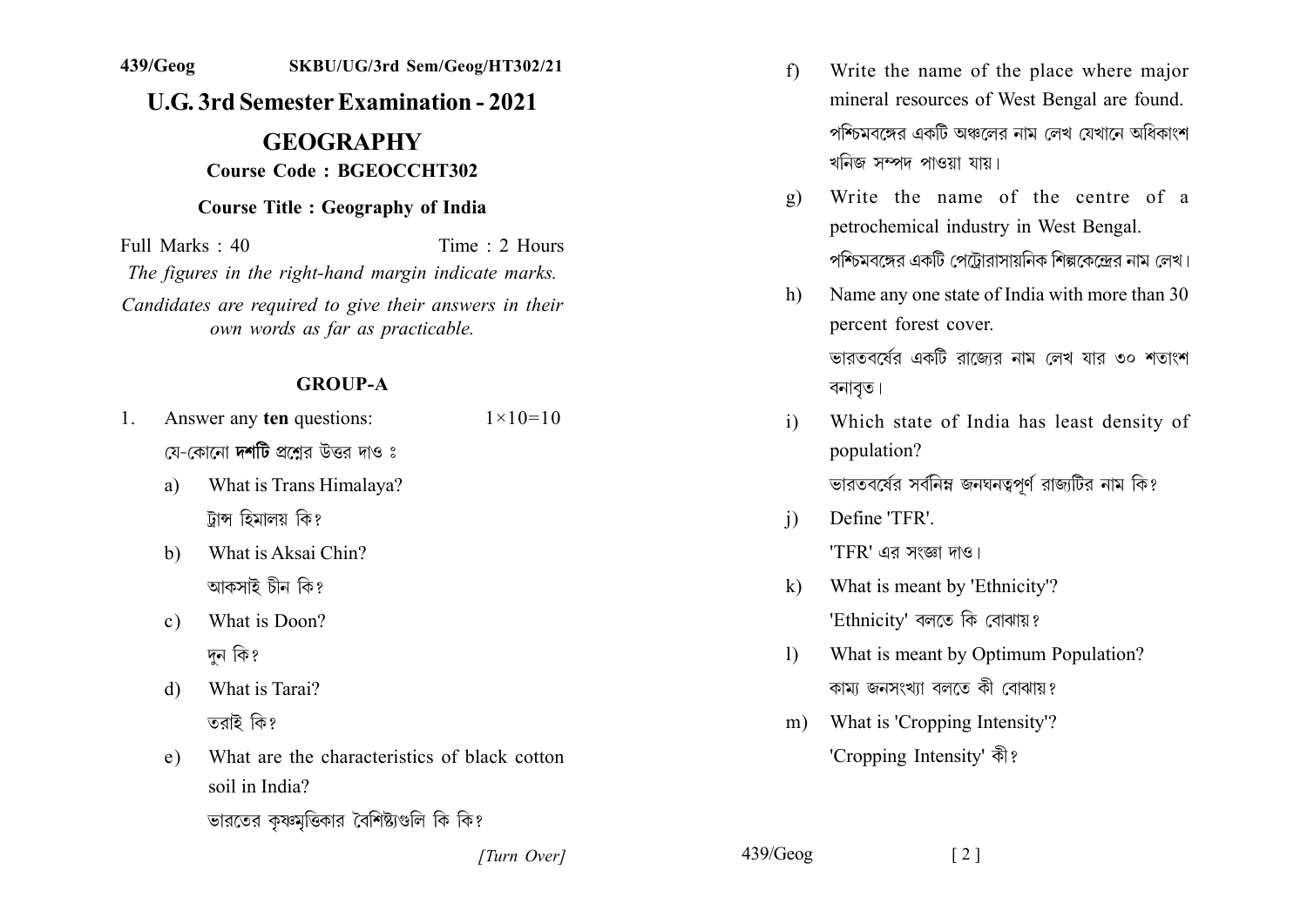- What is the full form of 'TELCO'?  $n)$ 'TELCO' এর পরো রূপ কি?
- What do you mean by Demographic Dividend?  $\Omega$ ডেমোগ্ৰাফিক ডিভিডেন্ট বলতে তুমি কি বোঝ?

#### **GROUP-B**

- Answer any five questions:  $2 \times 5 = 10$  $2.$ য়ে-কোনো **পাঁচটি** প্রশ্রের উত্তর দাও ঃ
	- State any two characteristics of the Peninsular a) India

উপদ্বীপীয় ভারতের যে কোনো দটি বৈশিষ্ট্য লেখ।

- Define agro-forestry.  $h$ কযি বনসজন এর সংজ্ঞা দাও।
- State any two characteristics of Indian  $c)$ Monsoon

ভারতীয় মৌসমী বায়র যে কোনো দটি বৈশিষ্ট্য লেখ।

- Define regionalization. d) আঞ্চলিকীকরণ এর সংজ্ঞা দাও।
- Define Green revolution.  $e)$ সবজ বিপ্লব এর সংজ্ঞা দাও।
- Name the tribes living in the major Islands of  $f$ India. ভারতের প্রধান দ্বীপগুলিতে বসবাসকারি উপজাতি গুলির

 $\begin{bmatrix} 3 \end{bmatrix}$ 

নাম লেখ।

- Mention two distinctive traits used to identify  $g)$ races নরগোষ্ঠী চিহ্নিতকরণে ব্যবহৃত দটি সম্পষ্ট পথক বৈশিষ্ট্য উল্লেখ কর।
- Distinguish between 'Language' and 'Dialect'?  $h)$ 'Language' এবং 'Dialect' এর প্রভেদ কর।

#### **GROUP-C**

- Answer any two questions:  $\mathcal{E}$  $5 \times 2 = 10$ যে-কোনো **দটি** প্রশ্নের উত্তর দাও ঃ
	- Explain the nature and pattern of variability of a) rainfall in India

ভারত বৃষ্টিপাতের প্রকৃতি ও পরিবর্তনশীলতার একটি রূপরেখা দাও।

- Discuss briefly the consequences of  $b)$ population growth in India. ভারতে জনসংখ্যা বৃদ্ধির ফলাফলগুলি সংক্ষেপে আলোচনা কর।
- Briefly describe the major environmental  $c)$ problems of Sundarban region in West Bengal. পশ্চিমবঙ্গের সন্দরবন অঞ্চলের প্রধান পরিবেশগত সমস্যাগুলি সংক্ষেপে বর্ণনা কর।

 $439/Geog$